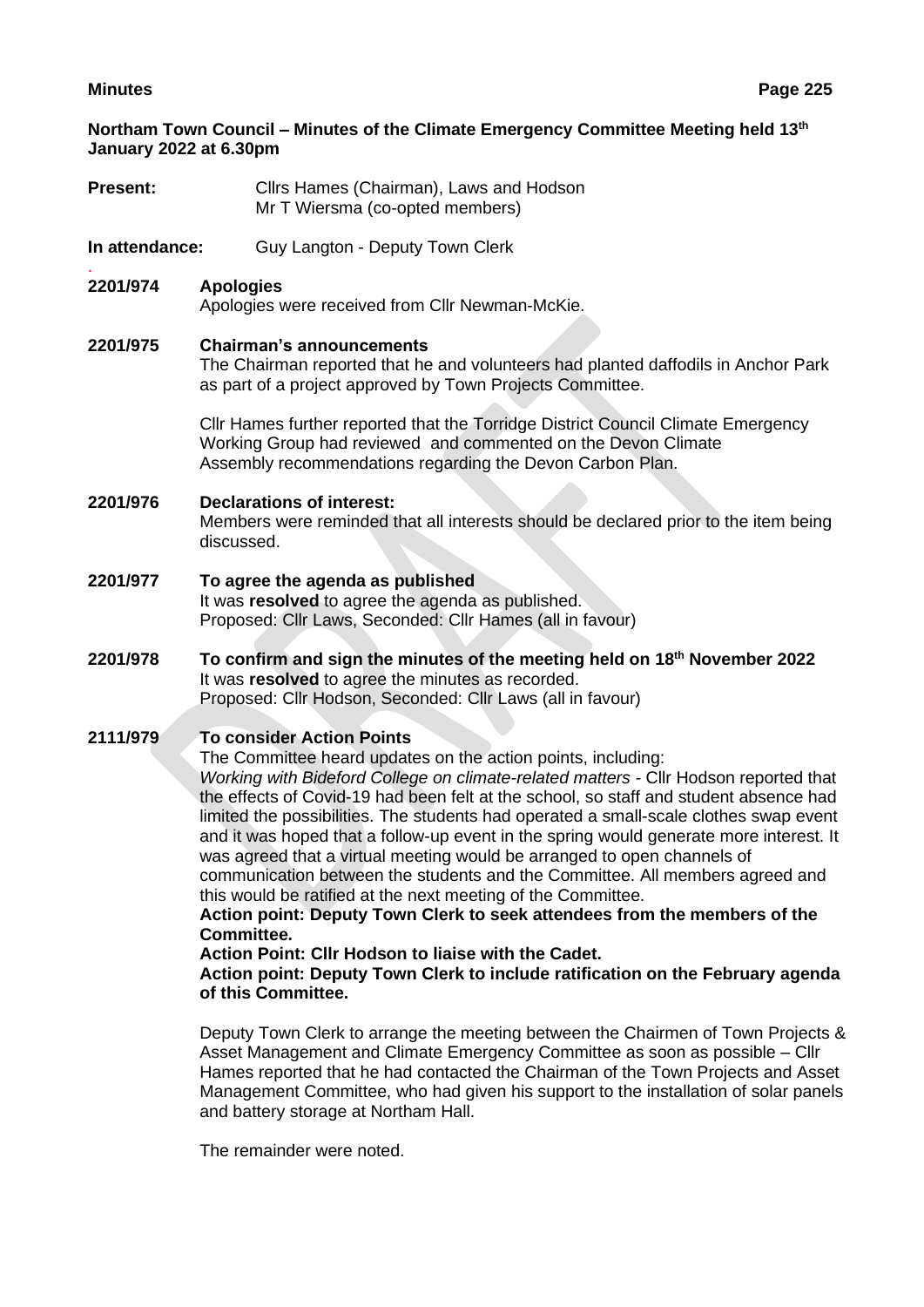#### **2201/980 Public Participation**

No members of the public attended the meeting.

**2201/981 To consider applications for co-option to the Committee** It was **resolved** to co-opt Wendy Lo-Vel as a resident member of the Climate Emergency Committee. Proposed: Cllr Hames, Seconded: Cllr Hodson (all in favour)

## **Action point: Deputy Town Clerk to contact Ms Lo-Vel.**

**2201/982 To receive an update on EV charging in the Northam Town area** Cllr Hodson reported that Wilkies Field car park in Westward Ho! had been well used in the summer of 2021, generating income for Torridge District Council. It was hoped that the increase in usage may lead the third party EV charge point provider to include the area in its installation plans.

> It was **resolved** to write to the relevant officers at Torridge District Council to request that the parking ground be used a pilot for the installation of EV charge points for Westward Ho!

Proposed: Cllr Hodson, Seconded Cllr Laws (all in favour).

#### **Action point: Cllr Hames to draft and send the letter.**

#### **2201/983 To receive an update on** *Life on the Verge*

It was **resolved** to divide the project into two phases and provide training for staff as required.

Phase 1. Sites at: Cornborough Road – continue with rewilding. Highfield – prepare for wildflowers with yellow rattle. Atlantic Way – prepare for bulb planting. Churchfield – prepare for bulb planting. Golf Links Road – prepare for wildflowers with yellow rattle.

Phase 2: Sites at: Lundy View, Appledore Road, Churchill Way/Wooda Road, Hanson Park, Heywood Road.

Proposed: Cllr Hames, seconded: Cllr Hodson (all in favour)

**Action point: Deputy Town Clerk to advise Devon County Council officers and division member of the plans.**

**Action point: Council staff to plan the work in, seeking training and/or advice if necessary.**

## **2201/984 To consider the installation of Solar PV and Battery Storage system at Northam Hall**

It was **resolved** to seek up to date prices from Company C, the favoured provider and proceed if appropriate.

Proposed: Cllr Laws, seconded: Cllr Hodson (all in favour).

**Action point: Deputy Town Clerk to seek up to date costs and instruct contractor, circulating to committee members if necessary.**